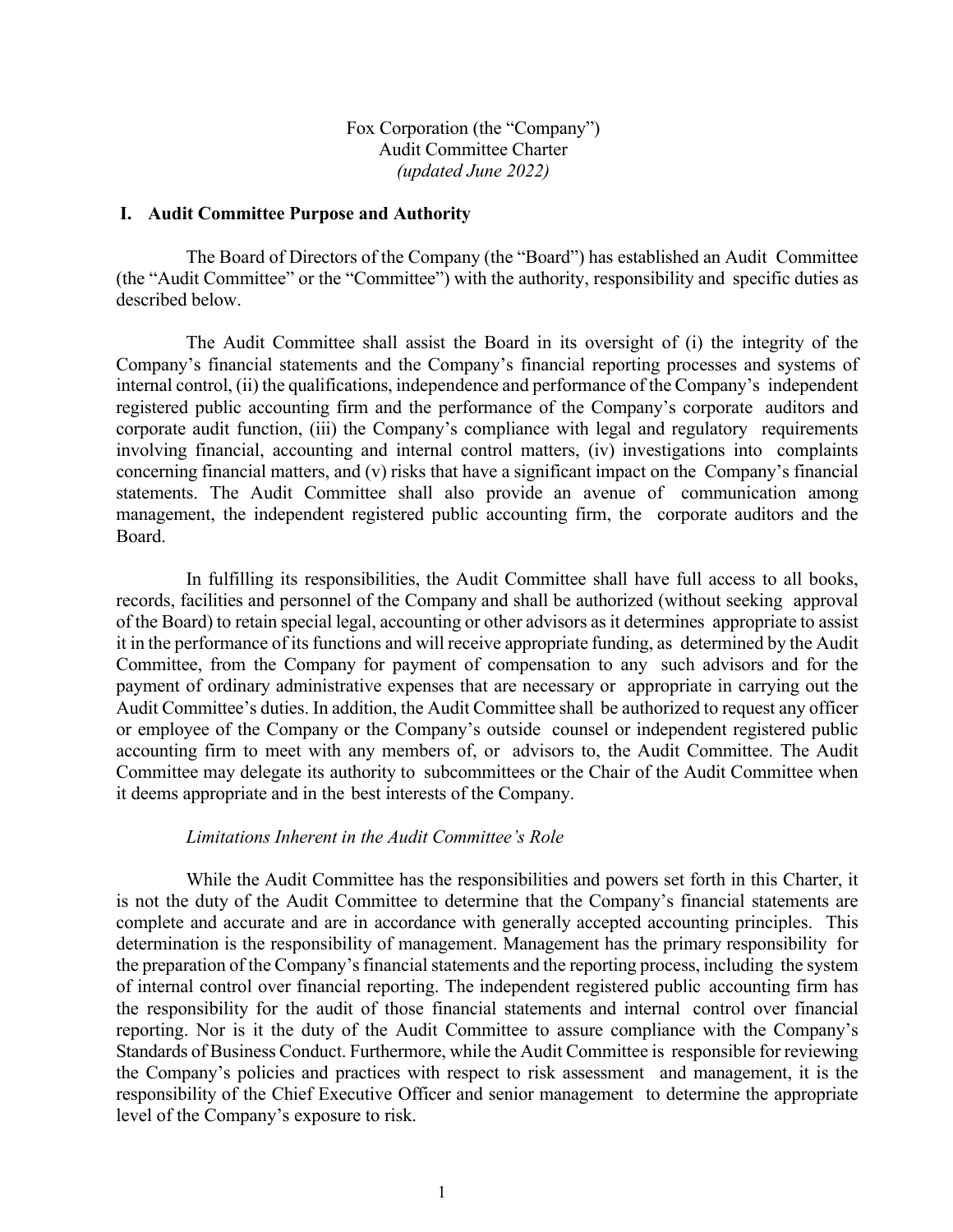#### **II. Audit Committee Composition and Meetings**

The Audit Committee shall be comprised of three (3) or more directors as determined by the Board upon the recommendation of the Nominating and Corporate Governance Committee, each of whom shall be independent in accordance with the requirements of Rule 10A-3 of the Securities Exchange Act of 1934, as amended, and The Nasdaq Stock Market ("Nasdaq") listing standards, as determined by the Board. Each member of the Audit Committee must be financially sophisticated, as determined by the Board. At least one (1) member of the Committee must be an "audit committee financial expert," as determined by the Board in accordance with Securities and Exchange Commission ("SEC") rules. In addition, no member of the Committee may have participated in the preparation of the financial statements of the Company or any current subsidiary of the Company at any time during the past three (3) years.

The members of the Committee and the Chair of the Committee shall be appointed by the Board and may be removed by the Board. No Committee member should simultaneously serve on the Audit Committee of more than two (2) other public companies without the prior approval of the Board.

The Committee shall meet at least four (4) times annually, or more frequently as circumstances dictate. The Chair of the Audit Committee, in consultation with the other Committee members, shall determine the frequency and length of the Committee meetings and shall set meeting agendas consistent with this Charter. A majority of the members of the Committee shall constitute a quorum. As part of its job to foster open communication, the Committee should meet periodically with management, the head of the corporate audit department and/or the chief ethics and compliance officer, and the independent registered public accounting firm in separate executive sessions to discuss any matters that the Committee or any of these groups believe should be discussed privately. The Committee shall also meet periodically in executive session where no members of management or the auditors shall be present. In addition, the Committee, or at least its Chair, should hold discussions with the independent registered public accounting firm and management as needed regarding the Company's financial statements and internal control over financial reporting.

Minutes of each meeting are to be prepared, and, following approval by the Audit Committee, sent to the members of the Audit Committee.

#### **III. Responsibilities and Duties**

In addition to any other responsibilities which may be assigned from time to time by the Board, the Audit Committee is responsible for the following matters:

### *Independent Registered Public Accounting Firm*

1. Evaluate the independent registered public accounting firm's qualifications, performance and independence, and present its conclusions and recommendations with respect to the appointment of the independent registered public accounting firm to the Board on at least an annual basis. The independent registered public accounting firm is ultimately accountable to the Board and the Audit Committee. As part of such evaluation, at least annually, the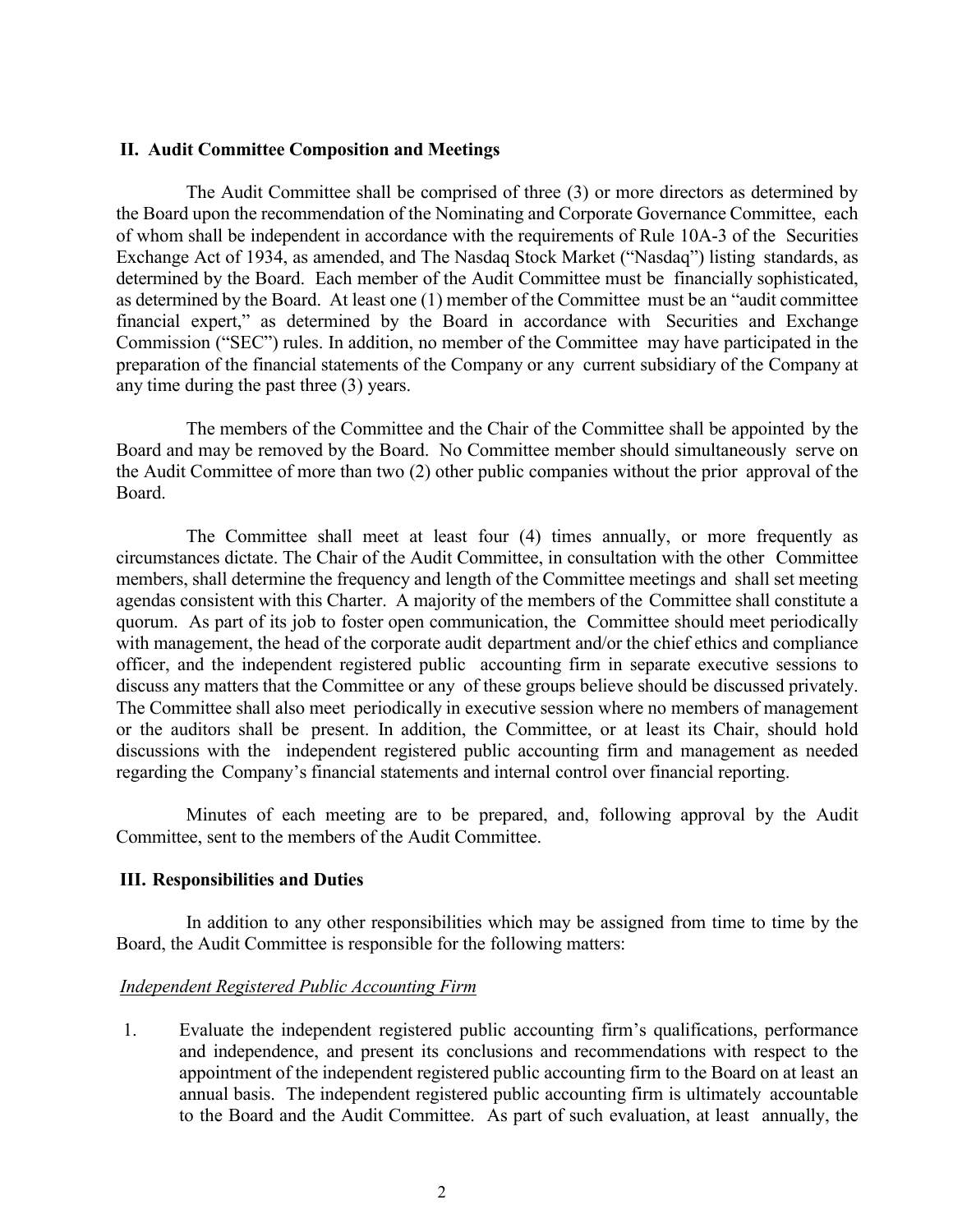Audit Committee shall:

- Obtain and review a report or reports from the Company's independent registered public accounting firm describing:
	- i. The independent registered public accounting firm's internal quality-control procedures;
	- ii. Any material issues raised by (a) the most recent internal quality- control review or peer review of the independent registered public accounting firm, or (b) any inquiry or investigation by governmental or professional authorities, within the preceding five (5) years, regarding one (1) or more independent audits carried out by the independent registered public accounting firm, and any steps taken to deal with any such issues; and
	- iii. All relationships between the independent registered public accounting firm and the Company as outlined by the Public Company Accounting Oversight Board ("PCAOB") requirements.
- Consider whether the Company's independent registered public accounting firm's provision of non-audit services is compatible with maintaining the firm's independence;
- Review and evaluate the lead partner (and senior members) of the independent registered public accounting firm;
- Review and approve the selection of the lead partner;
- In addition to assuring the regular rotation of the lead audit partner as required by law, consider whether the independent registered public accounting firm should be rotated, so as to assure continuing auditor independence; and
- Obtain the opinions of management and the corporate auditors of the independent registered public accounting firm's performance.
- 2. Be directly responsible for the appointment, compensation, retention and oversight of the independent registered public accounting firm. In this regard, the Audit Committee will appoint and retain, subject to ratification by the Company's stockholders, compensate and evaluate the independent registered public accounting firm which will report directly to the Audit Committee.
- 3. Pre-approve all audit engagement fees and terms as well as all audit-related and non-audit services to be provided by the Company's independent registered public accounting firm,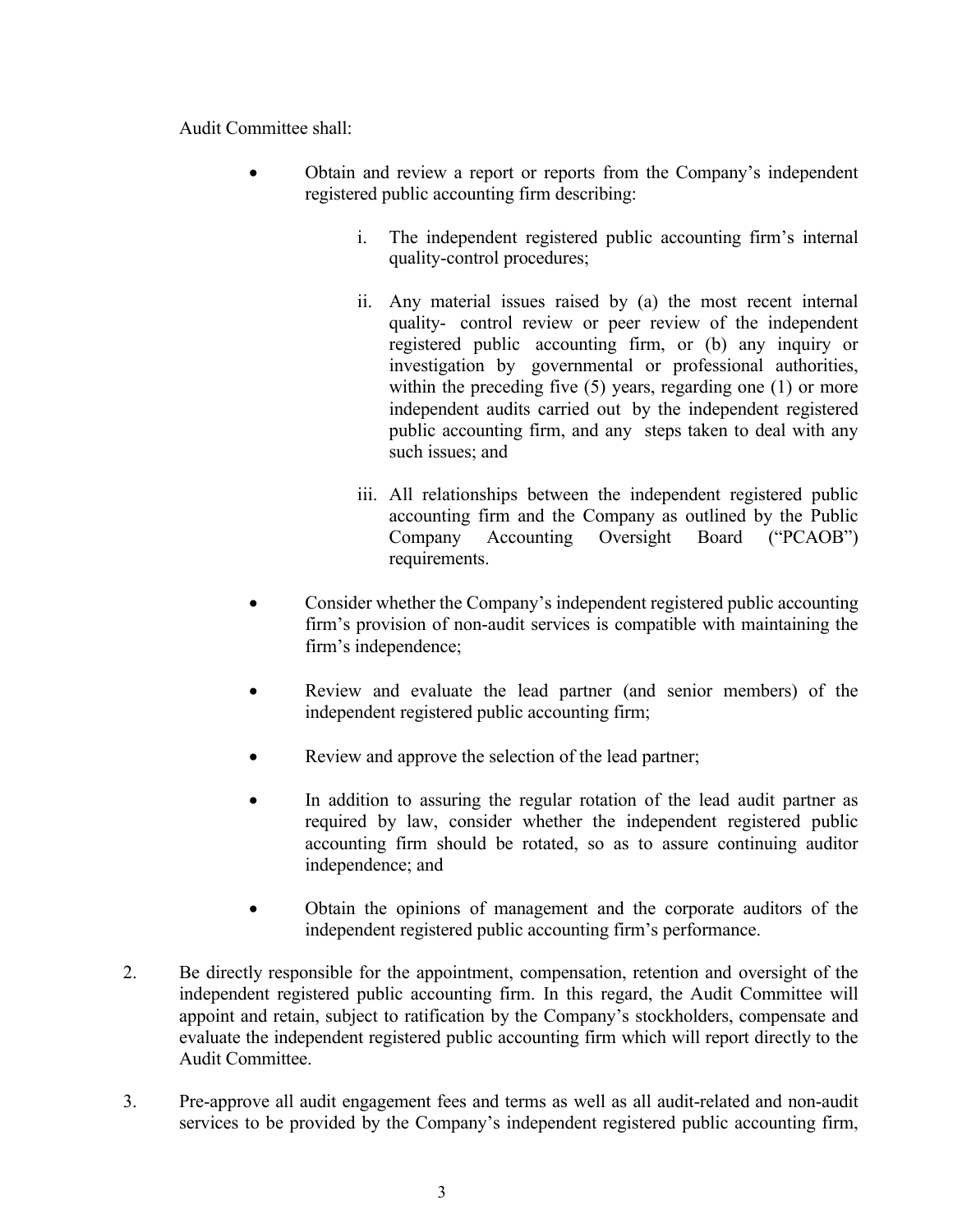and establish policies and procedures for the pre-approval of audit and permissible non-audit services to be provided by the Company's independent registered public accounting firm. The Audit Committee may, from time to time, delegate its authority to pre-approve such audit-related and non-audit services to one (1) or more Audit Committee members or the Chair of the Committee, provided that such designee(s) present any such approvals to the full Audit Committee at the next Audit Committee meeting.

- 4. If applicable, seek removal of the independent registered public accounting firm of the Company; and appoint a replacement independent registered public accounting firm to fill vacancies, pending ratification at the Company's next annual meeting of stockholders.
- 5. Meet with, discuss and review, prior to the annual audit, the scope of the audit to be performed by the independent registered public accounting firm.
- 6. Set clear hiring policies for employees or former employees of the independent registered public accounting firm.

## *Corporate Audit*

- 1. Review and monitor, at least annually, the plans and activities of the corporate audit department, including:
	- The Charter of the corporate audit function;
	- The annual corporate audit plans and results of activities;
	- The organizational structure, corporate audit budget, staffing levels and related qualifications of the corporate audit department; and,
	- The effectiveness of how the corporate audit department discharges its responsibilities.
- 2. Review a summary of findings from completed corporate audits and a progress report on the current year's corporate audit plan. When and as deemed necessary, review the individual corporate audit reports to management prepared by the corporate audit department and management's response.
- 3. Review the appointment and dismissal, when appropriate, of the head of the corporate audit department.

## *Financial Statements; Disclosure and Other Risk Management and Compliance Matters*

1. Review and discuss with the independent registered public accounting firm and with management the results of the annual audit of the Company's consolidated financial statements including (i) the Company's disclosures under "Management's Discussion and Analysis of Financial Condition and Results of Operations" to be included in its Annual Report on Form 10-K to be filed with the SEC; (ii) any appropriate matters regarding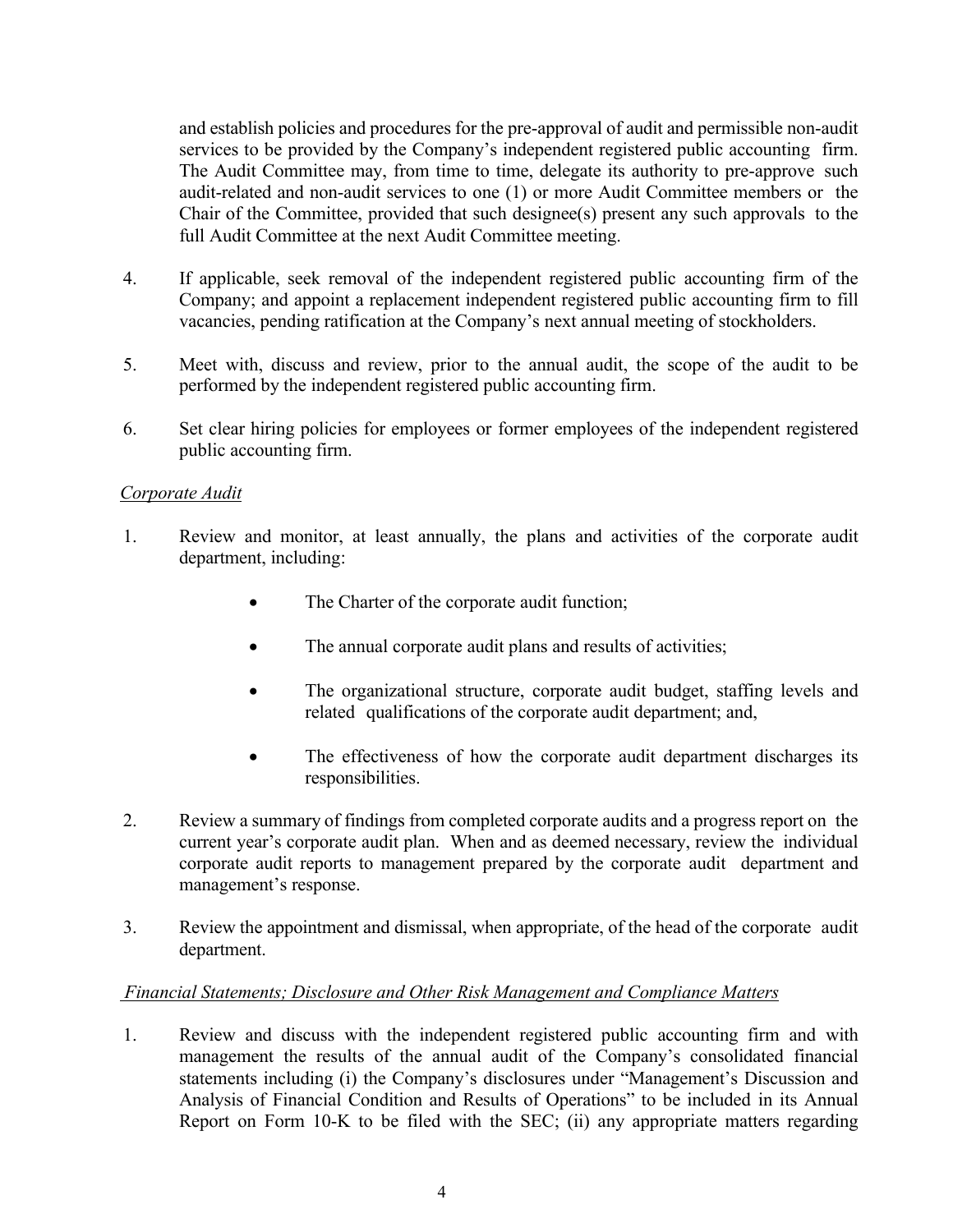accounting principles, practices and judgments and the independent registered public accounting firm's opinion as to the quality thereof and any items required to be communicated to the Committee by the independent registered public accounting firm in accordance with professional auditing standards prior to the filing of the Annual Report on Form 10-K with the SEC or prior to the issuance of the Company's earnings release; and (iii) any critical audit matters arising from the current period audit. The Chair of the Committee may represent the entire Committee for purposes of these discussions.

- 2. Review and discuss with the independent registered public accounting firm any audit problems or difficulties encountered during the course of the audit, and management's response thereto, including those matters required to be discussed with the Audit Committee by the independent registered public accounting firm pursuant to Auditing Standards No. 1301, "Communications with Audit Committees", as adopted by the PCAOB, other professional auditing standards and SEC rules:
	- Any restrictions on the scope of the independent registered public accounting firm's activities or access to requested information;
	- Any accounting adjustments that were noted or proposed by the independent registered public accounting firm but were "passed" (as immaterial or otherwise);
	- Any communications between the independent registered public accounting firm's audit team and their national office regarding auditing or accounting issues presented by the engagement;
	- Any management or internal control letter issued, or proposed to be issued, by the independent registered public accounting firm; and
	- Any significant disagreements between the Company's management and the independent registered public accounting firm.
- 3. Recommend to the Board whether the Company's consolidated financial statements be accepted for inclusion in the Company's Annual Report on Form 10-K to be filed with the SEC.
- 4. Review and discuss with management and the independent registered public accounting firm the Company's interim financial results to be included in the Company's Quarterly Reports on Form 10-Q to be filed with the SEC and any items required to be communicated to the Committee by the independent registered public accounting firm in accordance with existing auditing standards. The Chair of the Committee may represent the entire Committee for the purposes of these discussions.
- 5. Review and discuss with management the Company's earnings releases as well as financial information and earnings guidance provided to analysts and rating agencies (paying particular attention to the use of "pro forma" or "adjusted" non-GAAP information).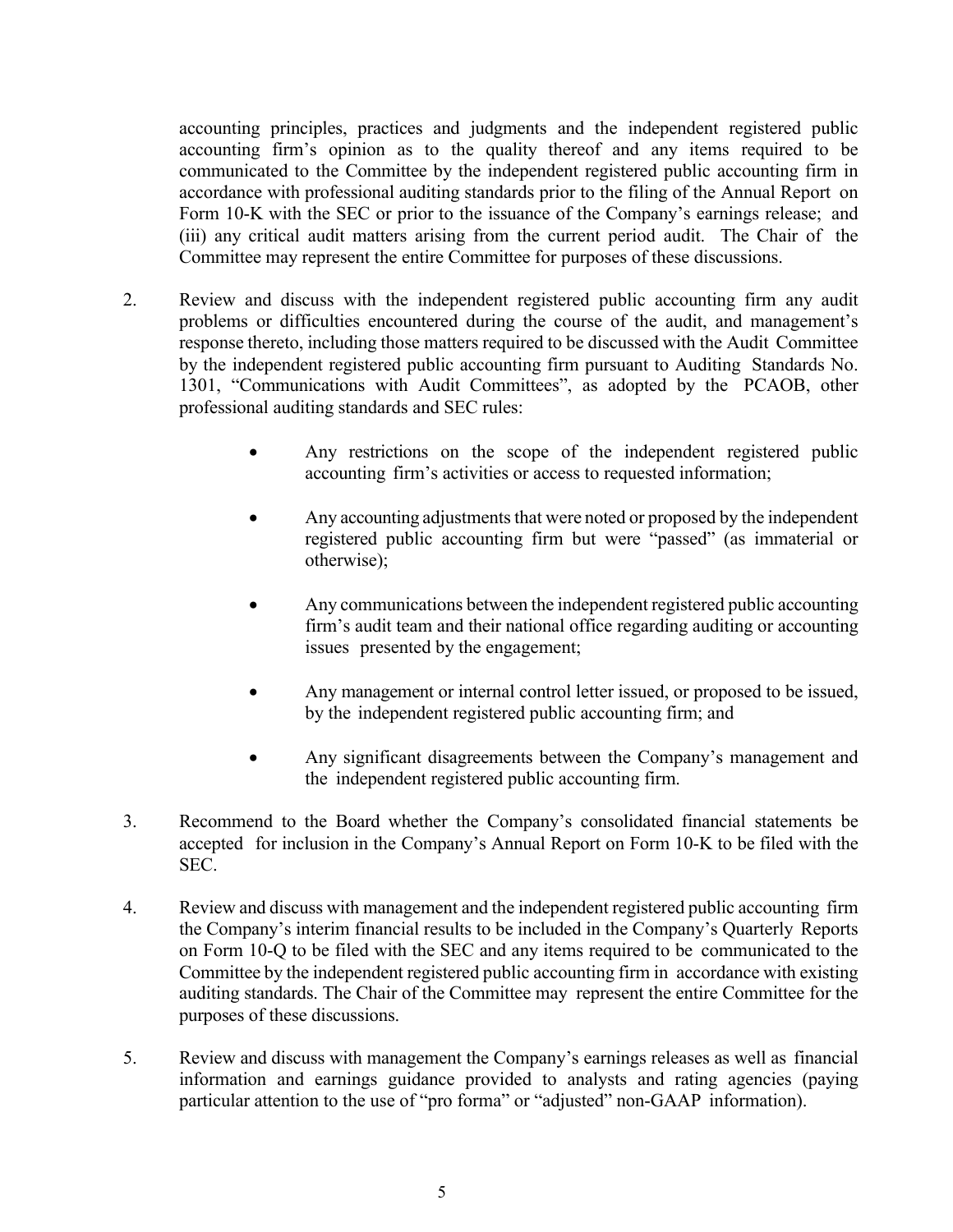- 6. In consultation with management, the independent registered public accounting firm and the corporate auditors, review the integrity of the Company's financial reporting processes, internal controls and disclosure controls and procedures, including whether there are any significant deficiencies in the design or operation of such processes, controls and procedures, material weaknesses in such processes, controls and procedures, any corrective actions taken with regard to such deficiencies and any fraud involving management or other employees with a significant role in such processes, controls and procedures.
- 7. Review with management, the independent registered public accounting firm and the corporate auditors, in separate meetings, if the Audit Committee deems it appropriate:
	- Any analysis or other written communications prepared by management, the independent registered public accounting firm and/or the corporate auditors setting forth significant financial reporting issues and judgments made in connection with the preparation of the financial statements, including analyses of the effects of alternative GAAP methods on the financial statements;
	- The critical accounting policies of the Company;
	- Related-party transactions and off-balance sheet transactions and structures;
	- Any major issues regarding accounting principles and financial statement presentations, including any significant changes in the Company's selection or application of accounting principles;
	- The quality and the acceptability of the Company's accounting policies as applied in its financial reporting; and
	- Regulatory and accounting initiatives or material litigation, contingencies and claims applicable to the Company (including any SEC investigations or proceedings).
- 8. Review with the Company's counsel and management, including the Chief Ethics and Compliance Officer and/or the head of the corporate audit department, as applicable, the content and operation of the ethics and compliance program, as well as any legal or regulatory matter that could have a significant impact on the Company's financial statements.
- 9. Review and discuss the Company's policies and practices with respect to risk assessment and risk management, including cyber security, and discuss with management the Company's major financial and other risk exposures and the steps that have been taken to monitor and control such exposures, and provide guidance to the Board on such matters.
- 10. Establish procedures for:
	- The receipt, retention and treatment of complaints received by the Company regarding accounting, internal accounting controls, auditing or federal securities law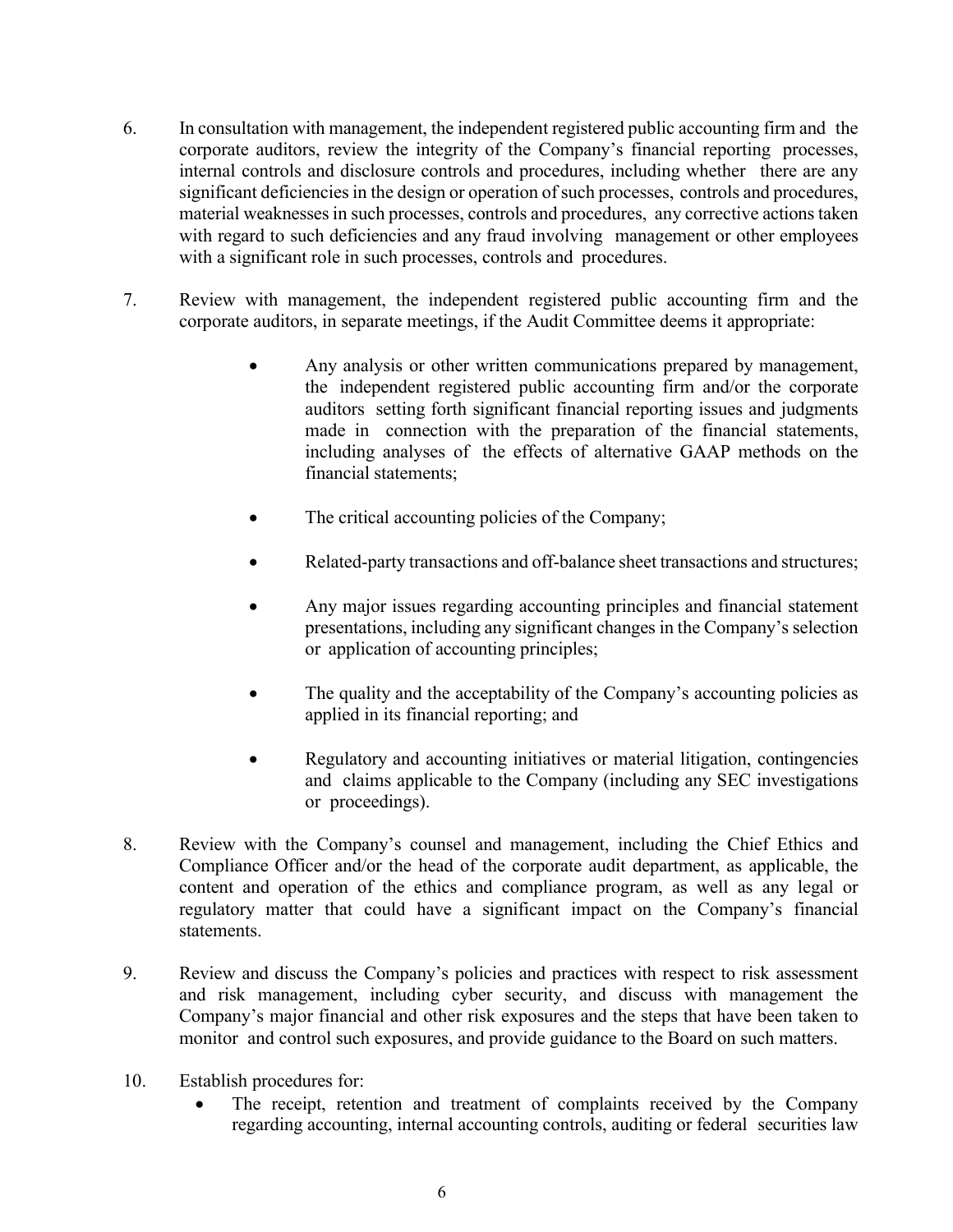matters, and

• The confidential, anonymous submission by employees of the Company of concerns regarding questionable accounting, internal accounting controls, auditing or federal securities law matters.

The Audit Committee shall review any significant complaints regarding accounting, internal accounting controls, auditing or federal securities law matters received pursuant to such procedures.

- 11. Consider and approve, if appropriate, major changes to the Company's auditing and accounting principles and practices as suggested by the independent registered public accounting firm, management, or the corporate audit department.
- 12. Establish and oversee procedures utilized to evaluate alleged violations of the Standards of Business Conduct.
- 13. Review with the independent registered public accounting firm, the corporate audit department and management the extent to which changes or improvements in financial or accounting practices, as approved by the Audit Committee, have been implemented.
- 14. Establish and periodically review policies and procedures for the review, approval and ratification of related person transactions, as defined in applicable SEC rules, review related person transactions and related disclosures, and oversee other related party transactions governed by applicable accounting standards.

# *Reporting to the Board; Evaluation of Performance; Other Activities*

- 1. Report to the Board on a regular basis, and this report shall include a review of any issues that arise with respect to the quality or integrity of the Company's financial statements, the Company's legal and regulatory requirements, the qualifications, independence and performance of the Company's independent registered public accounting firm and the performance of the corporate audit function.
- 2. (i) Evaluate, at least annually, its own performance and report to the Board on such evaluation and (ii) review and assess the adequacy of this Charter at least annually or as conditions dictate.
- 3. Prepare a report of the Audit Committee to be included in the Company's proxy or information statement and other filings as required by the applicable regulatory rules.
- 4. Have the power to conduct and authorize investigations into any matters within the Committee's scope of responsibilities.
- 5. Determine at least annually the total number of shares of Class B Common Stock held by non-U.S. stockholders based on the Committee's assessment of the information reasonably available to the Committee and have the authority to modify or eliminate a then-existing